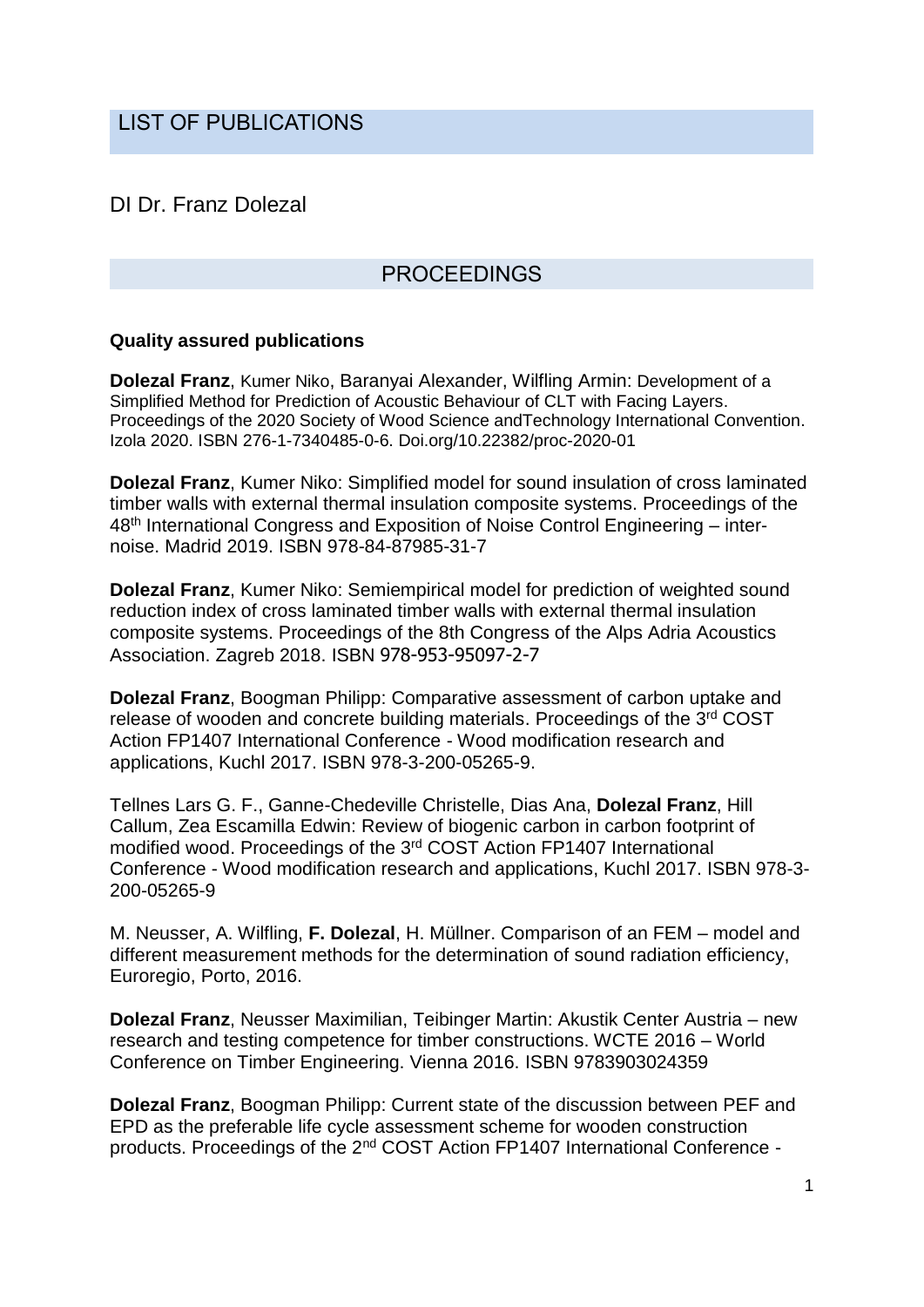Innovative production technologies and increased wood products recycling and reuse, Brno 2016. ISBN 978-80-7509-429-2

Heiduk Ernst, Mahdavi Ardeshir, Pont Ulrich, Schuss Matthias, Sustr Christian, Proskurnina Olga, Schober Peter, Pichler Hubert, **Dolezal Franz**, Hohenstein Helmut: Investigation into the use of vacuum glass in existing windows for building renovation. CESB 2016. ISSN 00002016

**Dolezal Franz**, Neusser Maximilian, Teibinger Martin, Bednar Thomas: Akustik Center Austria – neue Prüf- und Forschungskompetenz für Holzkonstruktionen in Österreich mit Fokus auf tiefen Frequenzen. In: DEGA (Hg.): DAGA, Aachen 2016.

Neusser Maximilian, Wilfling Armin, **Dolezal Franz**, Müllner Herbert: Modellierung der Schallübertragung einer Gipsständerkonstruktion innerhalb einer Finite Elemente Umgebung und Validierung durch Laservibrometrie. In: DEGA (Hg.): DAGA, Aachen 2016.

**Dolezal Franz**, Spitzbart-Glasl Christina: Relevance of Acoustic Performance in Green Building Labels and Social Sustainability Ratings. IBPC 2015 – 6th International Building Physics Conference. Turin 2015. Peer-review under responsibility of the CENTRO CONGRESSI INTERNAZIONALE SRL doi: 10.1016/j.egypro.2015.11.028

**Dolezal Franz**, Herbert Müllner, Maximilian Neusser, Martin Teibinger: ACA – New Research and Testing Competence for Timber Constructions with a focus on Low Frequencies in Austria. Euronoise 2015. European Acoustics Association (EAA). Maastricht.

**Dolezal Franz**, Mötzl Hildegund, Spitzbart Christina: Survey of allocation methods in life cycle assessments of wood based products. WSB World Sustainable Building Conference 2014. Barcelona 2014. ISBN 978-84-697-1815-5

**Dolezal Franz**: Sustainability in the Building Industry - from Idealism to Mainstream. In: Proceedings ATF – 3rd International Conference on Applied Technology, TGM. Vienna 2014.

**Dolezal Franz**: Survey of allocation methods in life cycle assessments of wood based products. COST action FP1303, 1<sup>st</sup> Conference. Kranjska Gora 2014.

**Dolezal Franz**, Mötzl Hildegund, Mair Oskar, Spitzbart Christina: Wood in carbon efficient constructions. Sustainable Buildings Conference (SB 13), Graz 2013.

**Dolezal Franz**, Mötzl Hildegund: ECOTimber - Austrian research project on wood, used in sustainable building constructions. In: Fernando Pessoa University (Hg.): 5<sup>th</sup> International Coference on Environmentally-Compatible Forest Products, Fernando Pessoa University, Porto 2012.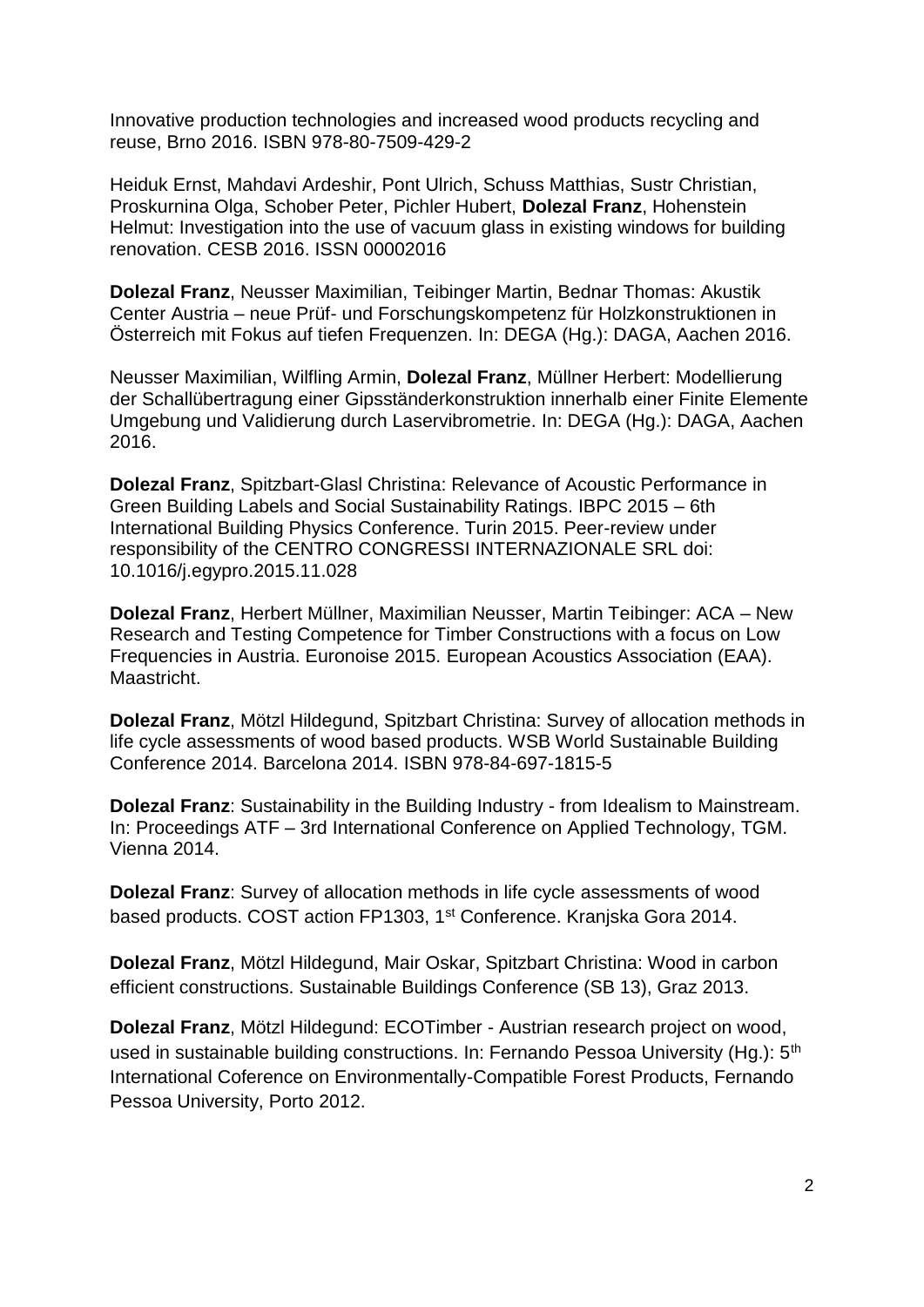**Dolezal Franz**, Mötzl Hildegund: ECO Timber - Austrian research project on wood, used in sustainable building constructions. In: International Symposium on Life Cycle Assessment and Construction, Nantes 2012.

**Dolezal Franz**, Teibinger Martin: Increasing Sustainability of Solid Wood Structures by Replacing Flexible Shells through Elastic Interlayers. In: Society of Wood Science and Technology - SWST (Hg.): SWST Convention, Geneva 2010.

**Dolezal Franz**, Teibinger Martin, Bednar Thomas: Flanking Transmission of Impact Noise at Solid Wood Structures. In: WCTE 2010, World Conference on Timber Engineering (Hg.): WCTE 2010, World Conference on Timber Engineering. Bd. 3, S. 589–590, Riva del Garda 2010. ISBN: 978-1-62276-175-3

**Dolezal Franz**, Bednar Thomas: Einfluss von Befestigungsmitteln auf die Schall-Längsleitung von Massivholzkonstruktionen. In: DEGA (Hg.): DAGA, Berlin 2010.

Schramm Markus, **Dolezal Franz**, Rabold Andreas, Schanda Ulrich: Stoßstellen im Holzbau - Planung, Prognose und Ausführung. In: DEGA (Hg.): DAGA, Berlin 2010.

**Dolezal Franz**, Bednar Thomas: Schall-Längsleitung bei Massivholzkonstruktionen. In: DEGA (Hg.): DAGA. S. 695-696, Dresden 2008.

#### **Other publications**

**Dolezal Franz**: Luftschalldämmung von Brettsperrholzwänden mit Wärmedämmverbundsystem. Proceedings of the Forum Holzbau Urban Köln. 2021.

**Dolezal Franz**, Kumer Niko: Luftschalldämmung von Brettsperrholzwänden mit Wärmedämmverbundsystem. Proceedings of the 5th HolzBauSpezial Bauphysik und Gebäudetechnik Tagung. Bad Wörishofen 2019.

**Dolezal Franz**, Schober Peter: Lärmbelästigung – Herausforderung tiefe Frequenzen. Leistungsspektrum der HFA und technische Hintergründe. In: Tagungsband Fenster Türen Treff, Saalfelden 2016.

**Dolezal Franz**, Mötzl Hildegund, Mair Oskar: ECO Timber – Holz in nachhaltigen Baukonstruktionen. In: Proceedings BauZ! Wiener Kongress für zukunftsfähiges Bauen, Wien 2013.

**Dolezal Franz**: Holz-Bau-Akustik. In: Tagungsband Bauphysik Forum, Mondsee 2013.

**Dolezal Franz**: Eco-Impact Wood-Window. In: Tagungsband Fenster Türen Treff, Baden 2013.

**Dolezal Franz**: Carbon efficient wood construction in Austria. In: Proceedings 2nd international Holzbauforum Nordic (IHN 13), Kouvola Fi 2013.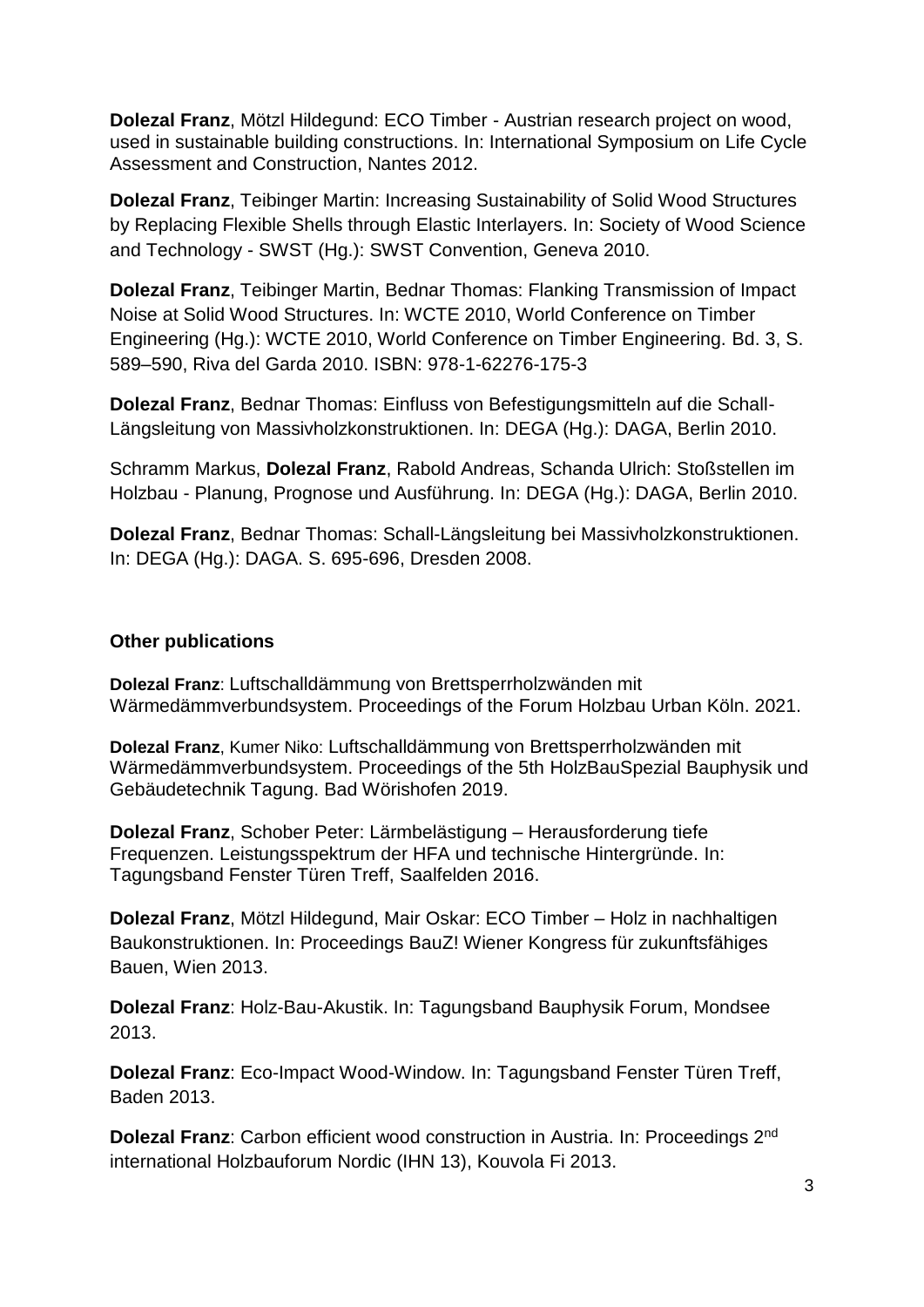**Dolezal Franz**: Ökobilanzierung von Holzprodukten – Methodik und Beispiele. In: Tagungsband Internationales Holzbau-Forum (IHF 13), Garmisch 2013.

**Dolezal Franz**: Schallschutz bei Massivholzbauweisen. In: AKÖH (Hg.): 3.Internationaler Holz[Bau]physik-Kongress, Bd. 3. Leipzig, S. 1–21, 2012.

**Dolezal Franz**: Der nachhaltige Holzbau im Vergleich innovativer Gebäudekonzepte. In: Forum Holzbau (Hg.): Internationales Holzbau Forum, Bd. 2, Garmisch 2012.

**Dolezal Franz**: Schallschutz im Massivholzbau. Holzbautechnik kompakt. MHC, Wels 2012.

**Dolezal Franz**: Holz- ein nachhaltiger Baustoff? Einfluss des Materials auf die Nachhaltigkeit von Gebäuden. In: Holzforschung Austria (Hg.): Holzhaus Tage. Tagungsband. Wien, Bd. 27, S. 6–14, 2010.

**Dolezal Franz**: Holz - ein nachhaltiger Baustoff? Einfluss des Materials auf die Nachhaltigkeit von Gebäuden. In: Holzforschung Austria (Hg.): Wiener Leimholzsymposium, Wien 2010.

**Dolezal Franz**: Schall-Längsleitung. Flankenübertragung im mehrgeschoßigen Massivholzbau. Tagungsbandbeitrag Holz\_Haus\_Tage. Mondsee. S. 104-123, 2009.

**Dolezal Franz**: Unterdrückung der Schall-Längsleitung im Massivholzbau. Tagungsbandbeitrag 15. Internationales Holzbau-Forum, Garmisch 2009.

**Dolezal Franz**: Körperschall-Längsleitung von Massivholzkonstruktionen. Verbesserung der Flankendämmung durch den Einbau elastischer Zwischenschichten und Verifizierung der Anwendbarkeit der EN 12354. Tagungsbandbeitrag Doktorandenkolloquium Holzbau in Forschung und Praxis. S. 153-158, Stuttgart 2008.

# **JOURNALS**

#### **Quality assured publications:**

**Dolezal Franz**, Dornigg Isabella, Wurm Markus, Figl Hildegund: Overview and Main Findings for the Austrian Case Study. Special Issue Mass Timber and Sustainable Building Construction. Sustainability 2021, 13(14), 7584. https://doi.org/10.3390/su13147584

H. Figl, C. Thurner, **F. Dolezal**, P. Schneider-Marin, I. Nemeth: A new Evaluation Method for the End-of-life Phase of Buildings. SBE19 Brussels BAMB-CIRCPATH, Earth and Environmental Science 225 (2019) 012024, doi:10.1088/1755- 1315/225/1/012024.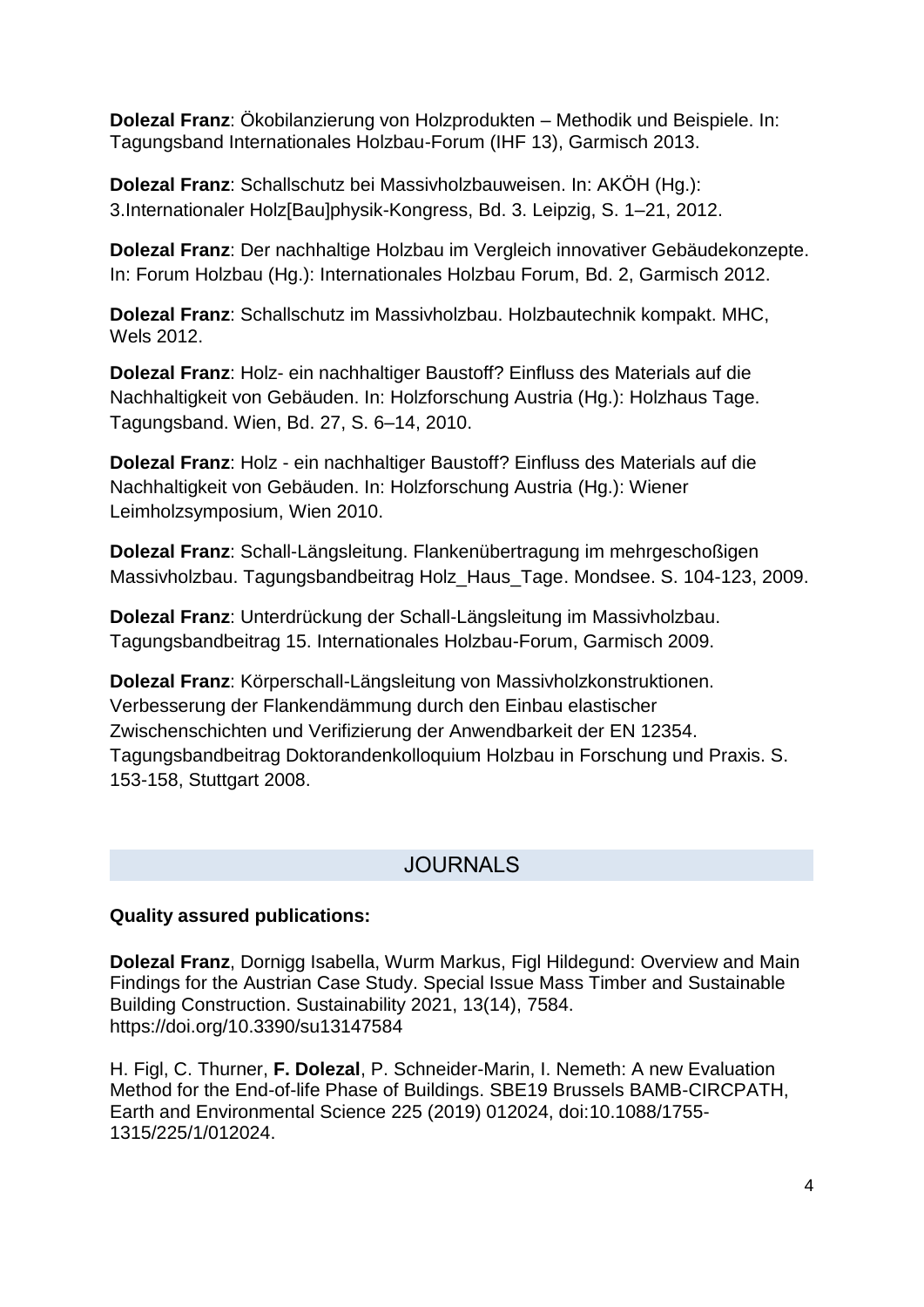Tellnes, Lars G. F., Ganne-Chedeville, Christelle, Dias, Ana, **Dolezal, Franz**, Hill, Callum, Zea Escamilla, Edwin: Comparative assessment for biogenic carbon accounting methods in carbon footprint of products. A review study for construction materials based on forest products. iForest, Italian Society of Silviculture and Forest Ecology, 2017. doi: 10.3832/ifor2386-010.

**Dolezal Franz**, Spitzbart Christina: Relevance of Acoustic Performance in Green Building Labels and Social Sustainability Ratings. Energy Procedia 78, S.1629 - 1634. Elsevier Ltd. 2015. doi: 10.1016/j.egypro.2015.11.241.

**Dolezal Franz**, Bednar Thomas, Teibinger Martin: Flankenübertragung bei Massivholzkonstruktionen. Teil 1. In: Bauphysik, Jg. 30, H. 3, S. 143–151, 2008. doi: 10.1002/bapi.200890030

**Dolezal Franz**, Bednar Thomas, Teibinger Martin: Flankenübertragung bei Massivholzkonstruktionen. Teil 2: Einfluss von Befestigungsmitteln auf die Verbesserung durch den Einbau elastischer Zwischenschichten. In: Bauphysik, Jg. 30, H. 5, S. 314-319, 2008. doi: 10.1002/bapi.200810039

#### **Other publications:**

Boogman Philipp, **Dolezal Franz**: Erforderliche Entwicklungen in der ökologischen Bewertung von Baumaterialien. Kitting, IBO-Magazin 2021.

**Dolezal Franz**, Baranyai, Alexander: Neue Wege in der bauakustischen Messtechnik mit innovativer Sensorsteuerung und Sensordatenverarbeitung. Kitting, IBO-Magazin 2020.

**Dolezal Franz**, Spitzbart Christina: Relevance of Acoustic Performance in Green Building Labels and Social Sustainability Ratings. Acoustics in Practice. European journal of current topics in applied acoustics. European Acoustics Association (EAA) 2017.

**Dolezal Franz**, Teibinger Martin: Flankenübertragung im Massivholzbau. Ausbildung und akustische Wirksamkeit der Anschlüsse von Massivholzdecken. Holzbau Quadriga 2/2011.

**Dolezal Franz**, Teibinger Martin: Schallschutz im Detail. In: Bauen mit Holz, Jg. 3.2010, H. 3, S. 40–41, 2010.

Teibinger Martin, **Dolezal Franz**: Dem Schall auf der Spur. In: Bauen mit Holz, H. 7- 8, S. 46–51, 2008.

Teibinger Martin, **Dolezal Franz**: Schallschutz bei mehrgeschossigen Holzbauten. Ausführung-Optimierung-Forschung. OIB aktuell. 8. Jahrgang, Juni 2007.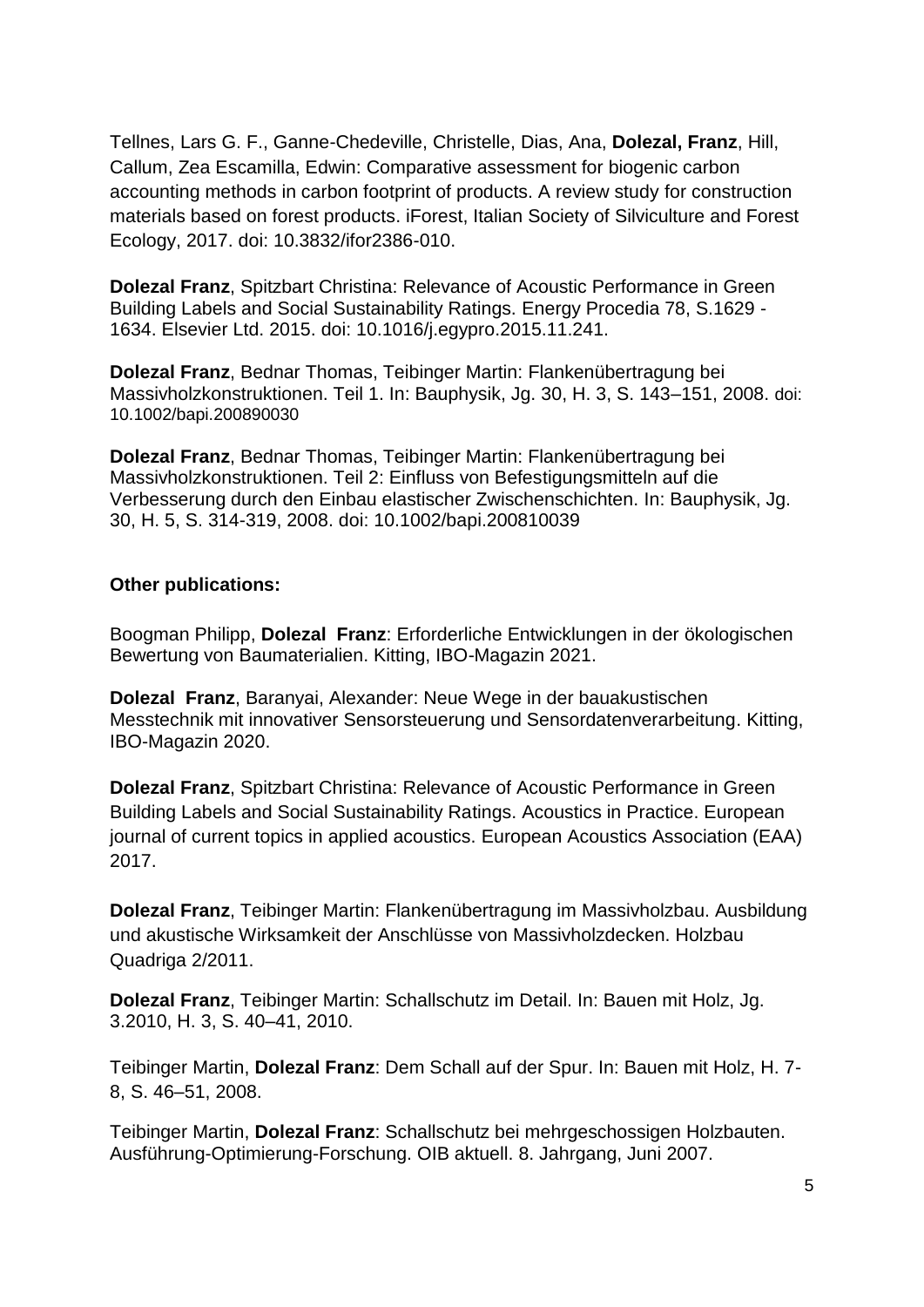## POSTER

**Dolezal Franz**, Neusser Maximilian, Teibinger Martin: Akustik Center Austria – new research and testing competence for timber constructions. WCTE 2016 – World Conference on Timber Engineering. Vienna 2016.

**Dolezal, Franz**: Carbon efficient wood construction in Austria. Poster. 2nd International Holzbauforum Nordic (IHN 13), Kouvola 2013.

**Dolezal Franz**, Mötzl Hildegund: ECOTimber - Austrian research project on wood, used in sustainable building constructions. Poster. International Symposium on Life Cycle Assessment and Construction, Nantes 2012.

**Dolezal Franz**, Teibinger Martin: Increasing Sustainability of Solid Wood Structures by Replacing Flexible Shells through Elastic Interlayers. Poster. SWST Convention, Geneva 2010.

### **BOOKS**

Teibinger Martin, Matzinger Irmgard, **Dolezal Franz**: Holzrahmenbauweise im Geschoßbau – Fokus Bauphysik. Planungsbroschüre. Holzforschung Austria. 2014. ISBN: 978-3-9503707-3-7.

**Dolezal Franz**: Contribution to several chapters of: Kuittinen, Matti et al. (Ed.): Wood in Carbon Efficient Construction –Tools, Methods and Applications. Finland 2013. ISBN 978-9-0820-9080-2.

VEH Verband der Europäischen Hobelindustrie (Hg.): Zeigen Sie Profil mit Holz. VEH Edition Nr. 5. 1. Auflage 2010. Mitautor zum Thema Nachhaltigkeit.

Guttmann, Eva et al.: Fassaden aus Holz. (1. Auflage 2010). Wien 2014. Mitautor zum Thema Akustik. ISBN 978-3-902320-74-2.

**Dolezal Franz**: Gebäudezertifizierung und nachhaltiges Bauen – Ökostandards in Österreich. Zuschnitt Attachment. proHolz Austria. 2010. ISBN 978-3-902320-76-6.

Teibinger, Martin, **Dolezal Franz**, Matzinger Irmgard: Deckenkonstruktionen für den mehrgeschoßigen Holzbau. Schall- und Brandschutz. Detailkatalog. Holzforschung Austria, 2009. ISBN 978-3-9502526-3-7.

Holzforschung Austria (Hg.): Industrielles Kompetenzzentrum Holztechnologie. Technisch-Wissenschaftlicher Bericht. Gekoppelte Nutzung von Holz als Roh-, Werkund Baustoff. Seiten 132-185. Wien 2009. ISBN 978-3-9502526-6-8.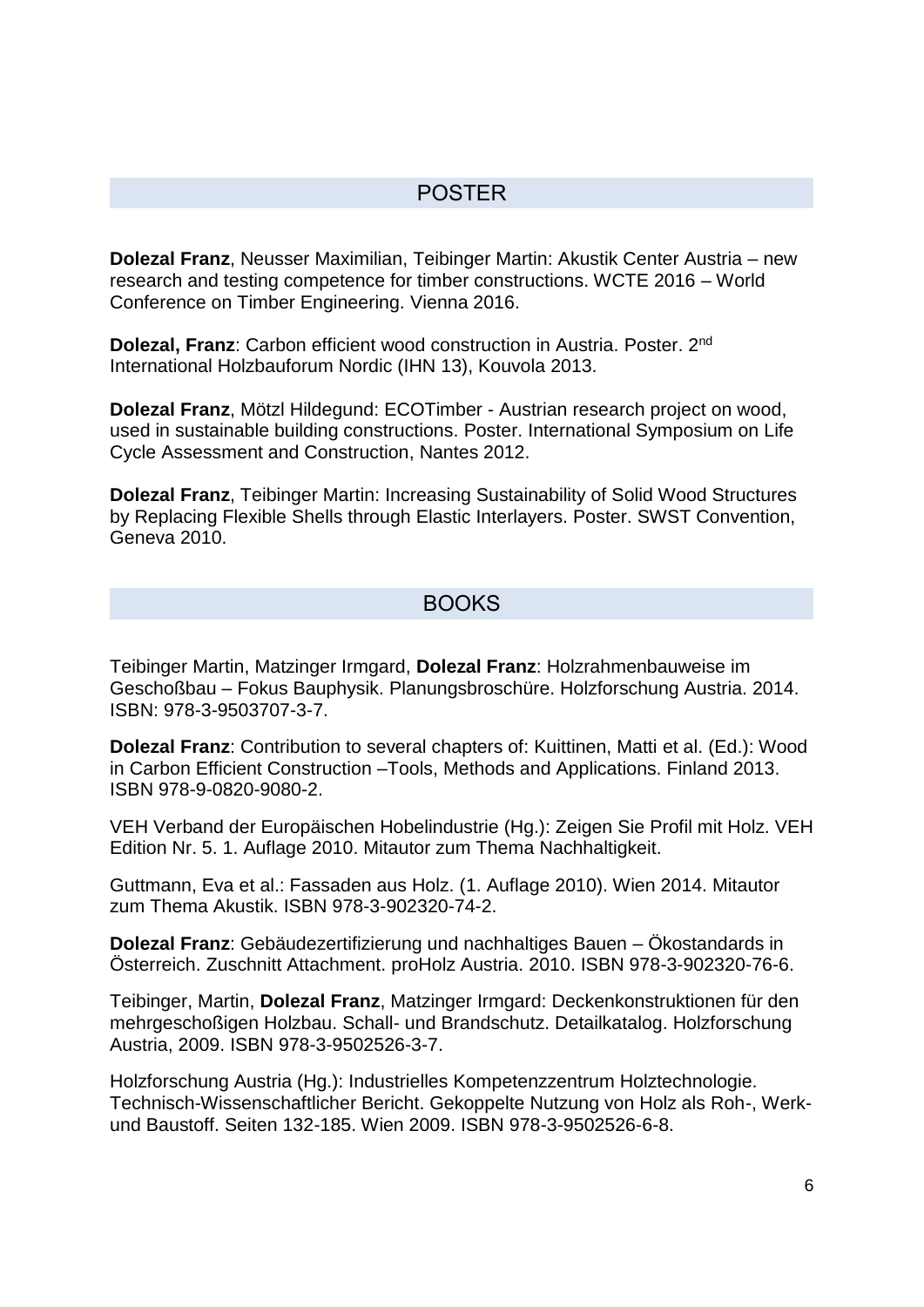Dolezal Franz: Luftschalldämmung von Brettsperrholzwänden mit Wärmedämmverbundsystem. Forum Holzbau Urban Köln. 2021.

Dolezal Franz, Niko Kumer, Alexander Baranyai, Armin Wilfling: Development of a Simplified Method for Prediction of Acoustic Behaviour of CLT with Facing Layers. Society of Wood Science andTechnology International Convention. Izola 2020.

Dolezal Franz, Kumer Niko: Simplified model for sound insulation of cross laminated timber walls with external thermal insulation composite systems. 48<sup>th</sup> International Congress and Exposition of Noise Control Engineering – inter-noise. Madrid 2019.

Dolezal Franz, Niko Kumer: Luftschalldämmung von Brettsperrholzwänden mit Wärmedämmverbundsystem. HolzBauSpezial Bauphysik und Gebäudetechnik. Bad Wörishofen 2019.

Dolezal Franz, Niko Kumer: Semiempirical model for prediction of weighted sound reduction index of cross laminated timber walls with external thermal insulation composite systems. 8th Congress of the Alps Adria Acoustics Association. Zagreb 2018.

Dolezal Franz: Entsorgung von Baustoffen - was kommt in Zukunft auf uns zu? 49. Bildungswoche der österreichischen Holzbau- und Zimmerermeister. Alpbach 2018.

Dolezal Franz, Boogman Philipp: Comparative assessment of carbon uptake and release of wooden and concrete building materials. COST Action FP1407 3rd International Conference - Wood modification research and applications, Kuchl 2017.

Dolezal Franz: Herausforderung tiefe Frequenzen – Bedeutung des erweiterten Frequenzbereichs in der Bauakustik. Tagung Zukunftsthemen der Bauakustik. TGM, Wien 2016.

Dolezal Franz, Boogman Philipp: Current state of the discussion between PEF and EPD as the preferable life cycle assessment scheme for wooden construction products. COST Action FP1407 2nd Conference - Innovative production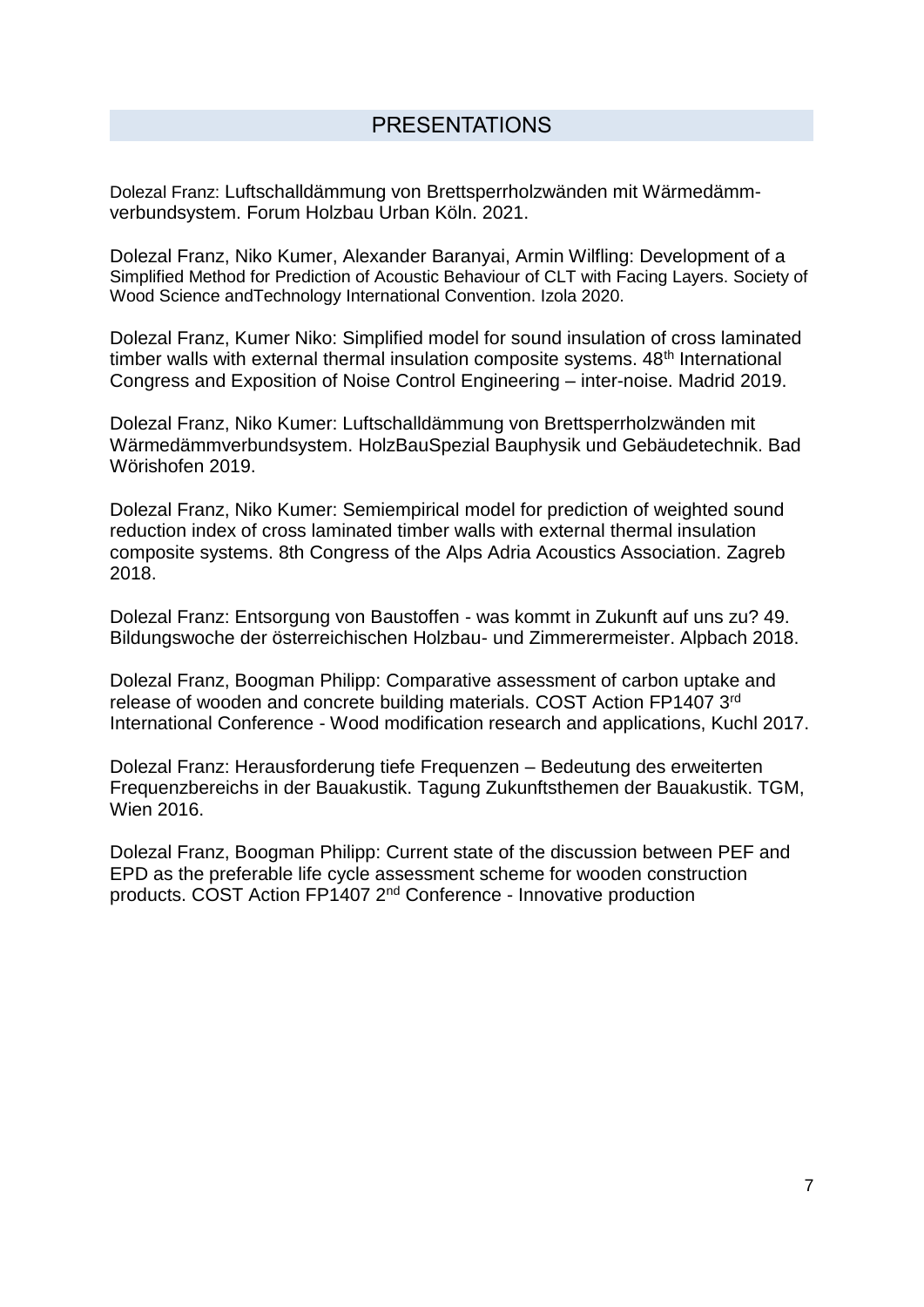technologies and increased wood products recycling and reuse, Brno 2016.

Dolezal Franz, Spitzbart-Glasl Christina: Relevance of Acoustic Performance in Green Building Labels and Social Sustainability Ratings. IBPC 2015 - 6<sup>th</sup> international Building Physics Conference, Turin 2015.

Dolezal Franz, Herbert Müllner, Maximilian Neusser, Martin Teibinger: ACA – New Research and Testing Competence for Timber Constructions with a focus on Low Frequencies in Austria. Euronoise. European Acoustics Association (EAA), Maastricht 2015.

Dolezal Franz: Holz-Bau-Akustik. Verstehen aus der Anwendung für die Planung. Qualifizierungsseminare physik@holzbau. ecoplus/MHC, St. Florian 2014.

Dolezal Franz: Sustainability in the Building Industry - from Idealism to Mainstream. Invited Speaker. ATF - 3<sup>rd</sup> International Conference on Applied Technology, Vienna 2014.

Dolezal Franz: Survey of allocation methods in life cycle assessments of wood based products. COST action FP1303 1st Conference, Kranjska Gora 2014.

Dolezal Franz, Mötzl Hildegund, Spitzbart Christina: Survey of allocation methods in life cycle assessments of wood based products. WSB World Sustainable Building Conference, Barcelona 2014.

Dolezal Franz: Nachhaltigkeit und Ökobilanz von Holzgebäuden. Veranstaltung Erfahrungsaustausch anlässlich der Ausstellung Bauen mit Holz Wege in die Zukunft. Wien 2013.

Dolezal Franz, Mötzl Hildegund, Mair Oskar: ECO Timber – Holz in nachhaltigen Baukonstruktionen. BauZ! Wiener Kongress für zukunftsfähiges Bauen, Wien 2013.

Dolezal Franz: Holz-Bau-Akustik. Bauphysik Forum, Mondsee 2013.

Dolezal Franz: Eco-Impact Wood-Window. Fenster Türen Treff. Baden 2013.

Dolezal Franz: Carbon efficient wood construction in Austria. In: Proceedings 2nd International Holzbauforum Nordic (IHN 13), Kouvola Fi 2013.

Dolezal Franz, Mötzl Hildegund, Mair Oskar, Spitzbart Christina: Wood in carbon efficient constructions. Sustainable Building Conference SB 13, Graz 2013.

Dolezal Franz: Ökobilanzierung von Holzprodukten – Methodik und Beispiele. In: Tagungsband Internationales Holzbau-Forum (IHF 13), Garmisch 2013.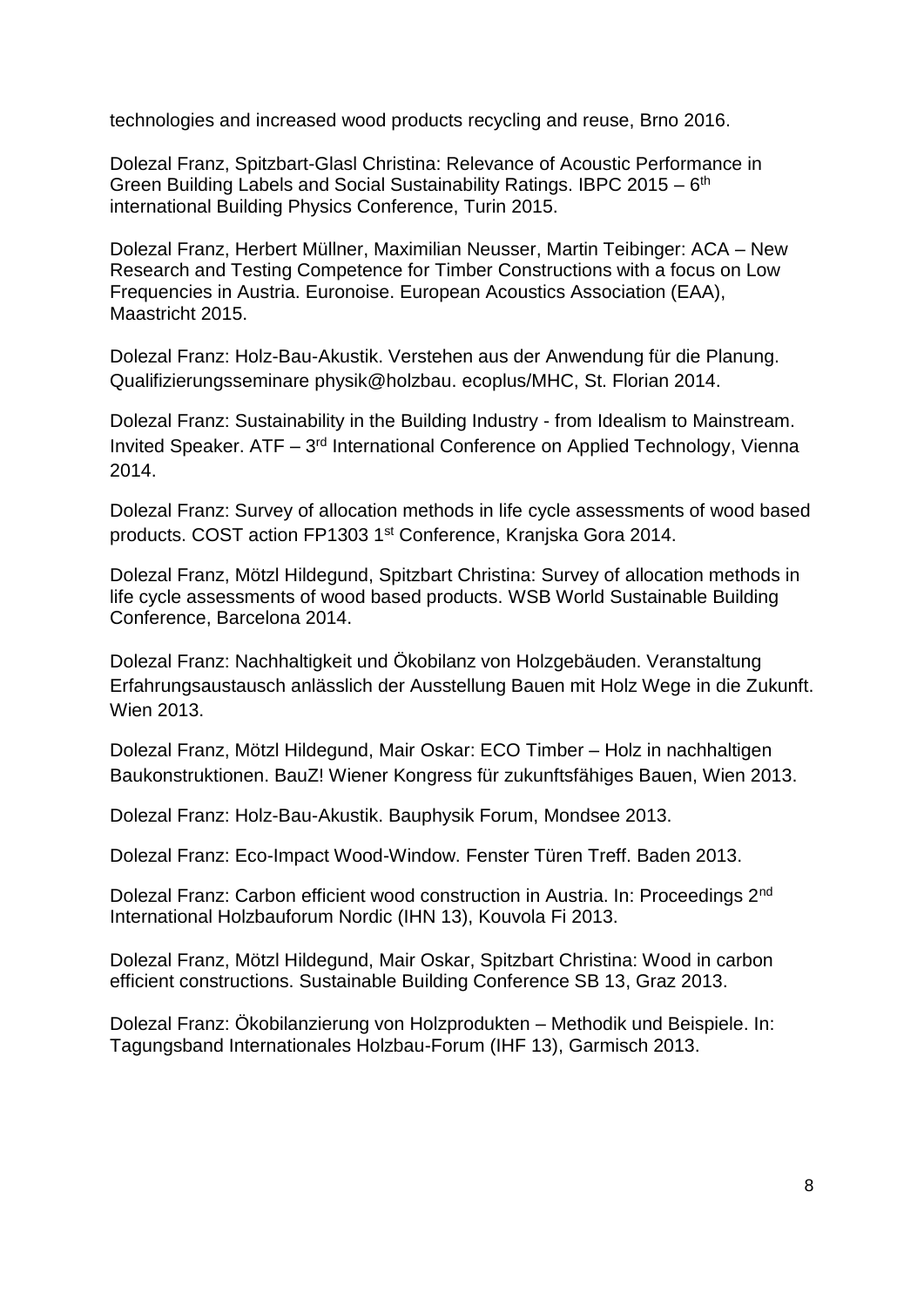Dolezal Franz: Entwicklungen in der Nachhaltigkeit. Bauprodukteverordnung, Normung, ECO2. Seminar der Österreichischen Parkettindustrie. Fachverband Holzindustrie, Geinberg 2012.

Dolezal Franz: Schallschutz im Massivholzbau. Holzbautechnik kompakt. Möbel-Holzbau Cluster, Wels 2012.

Dolezal Franz: Anwendung von Holz im Hochbau. Hochbau mit Holz - Sind Skyscraper möglich? Finnisch Österreichisches Wirtschaftsforum. Wien 2012.

Dolezal Franz: Acústica en la construcción con Madera. impulsos - Eficiencia Energética en Construcción con Madera. pro Holz, Barcelona 2012.

Dolezal Franz: Der nachhaltige Holzbau im Vergleich innovativer Gebäudekonzepte. Internationales Holzbau Forum IHF, Garmisch 2012.

Dolezal Franz: ECOTimber - Austrian research project on wood, used in sustainable building constructions. 5th International Coference on Environmentally-Compatible Forest Products. Fernando Pessoa University, Porto 2012.

Dolezal Franz: Flankenübertragung im mehrgeschossigen Massivholzbau. Vortrag HolzBauSpezial Internationale Schall- und Akustiktage (ISA), Bad Wörishofen 2011.

Dolezal Franz: Green Property – Gütesiegel für nachhaltiges Bauen. Vortrag Fenster Türen Treff, Villach 2011.

Dolezal Franz: Green Property – Gütesiegel für nachhaltiges Bauen. Vortrag windays, Biel 2011.

Dolezal Franz: Green Property – Nachhaltiges Bauen in Holz. Vortrag Architekturgespräche, Wels 2011.

Dolezal Franz: Nachhaltigkeitsnachweis und LCA für den Holzbau. Entwicklungen und Trends . Umwelttag der Holzindustrie, Wien 2011.

Dolezal Franz, Bednar Thomas: Einfluss von Befestigungsmitteln auf die Schall-Längsleitung von Massivholzkonstruktionen. Vortrag DAGA. Berlin 2010.

Dolezal Franz: Holz - ein nachhaltiger Baustoff? Einfluss des Materials auf die Nachhaltigkeit von Gebäuden. Veranstaltung vom 29.4.2010, aus der Reihe "Wiener Leimholz Symposium 2010". Veranstalter: Holzforschung Austria, Wien 2010.

Dolezal Franz: Flanking Transmission of Impact Noise at Solid Wood Structures. World Conference on Timber Engineering, Riva del Garda 2010.

Dolezal, Franz: Holz- ein nachhaltiger Baustoff? Einfluss des Materials auf die Nachhaltigkeit von Gebäuden. Veranstalter: Holzforschung Austria, Bad Ischl 2010.